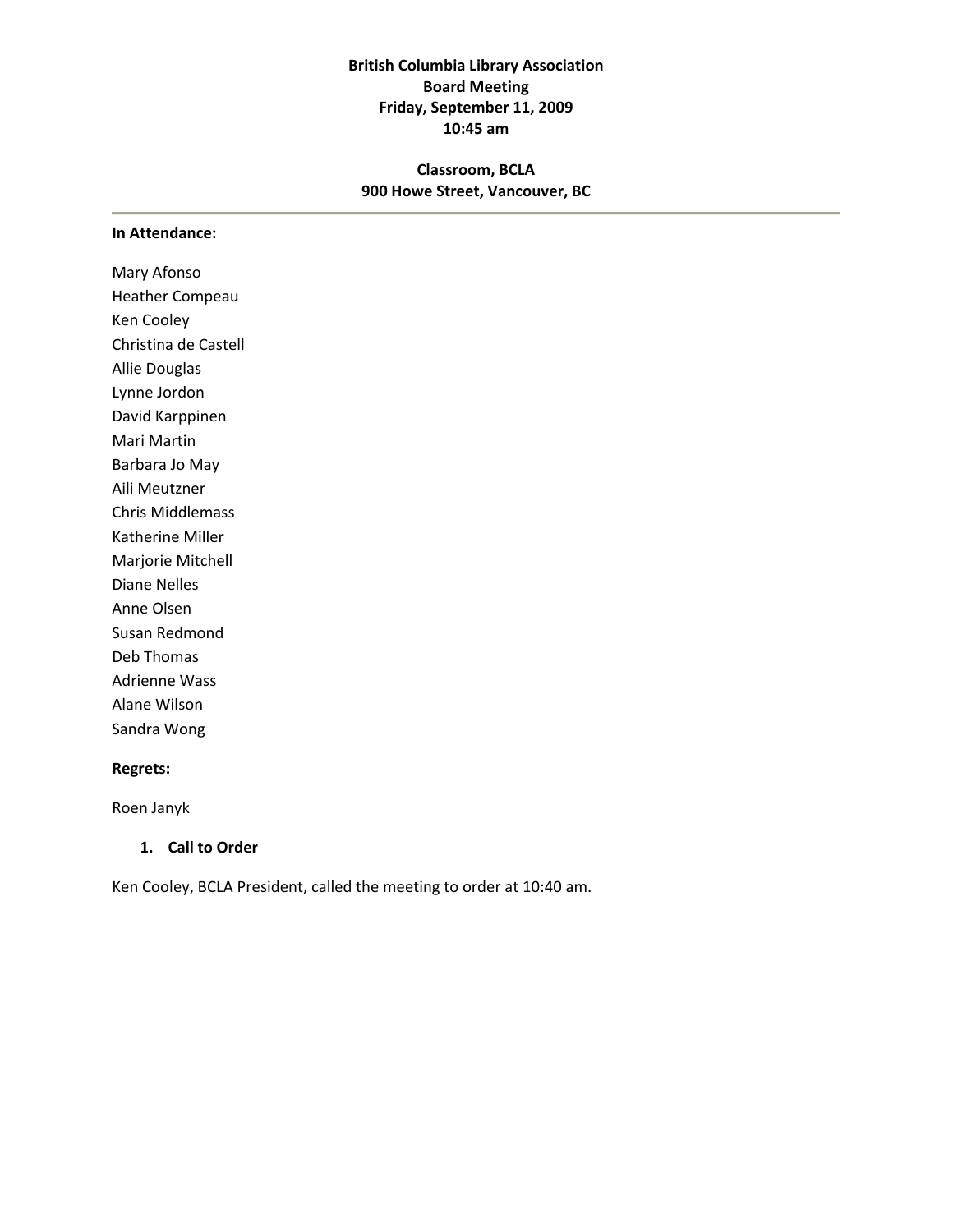#### **2. Adoption of Consent Agenda**

The consent agenda contained the following items:

- a. Minutes of July 10, 2009
- b. Amendment to the Minutes of April 3, 2009
- c. President's Report
- d. Executive Director's Report
- e. Editor's Report
- f. Partnership Meeting Report
- g. Appointment of IPC & Copyright Committee Chairs, PLIG & LTAIG Convenors
- h. Correspondence
- i. Conference Planning Report (added at meeting)

It was requested that the letter from the Suzuki Foundation in item h be removed from the consent agenda and added as an item for discussion later in the meeting under #5.c - Correspondence.

### *Moved by Christina de Castell, Seconded by Marjorie Mitchell:*

THAT the consent agenda be approved and adopted as presented and amended.

#### **CARRIED**

### **3. Adoption of Regular Agenda**

### *Moved by Ken Cooley, Seconded by Adrienne Wass:*

THAT the regular agenda be approved as presented.

#### **CARRIED**

### **4. Business Arising**

### *a. Treasurer's Report*

Christina de Castell, Treasurer, provided the report. BCLA Finances are less positive than originally forecast.

- The 2009 grant to BCLA from the Public Library Services Branch (PLSB) was reduced to \$20,000 (\$10,000 in on‐going funding and \$10,000 in one‐time funding) from \$40,000 in 2008. No information on grant funding in 2010 is available, although it is not expected to improve.
- Interest income has generated \$9,000 to July 31, down from \$21,000 at the same time last year. Little improvement is expected in 2010 as interest rates are expected to remain low.
- Revenue from membership fees is down \$6,000 so far this year compared to the same period in 2008.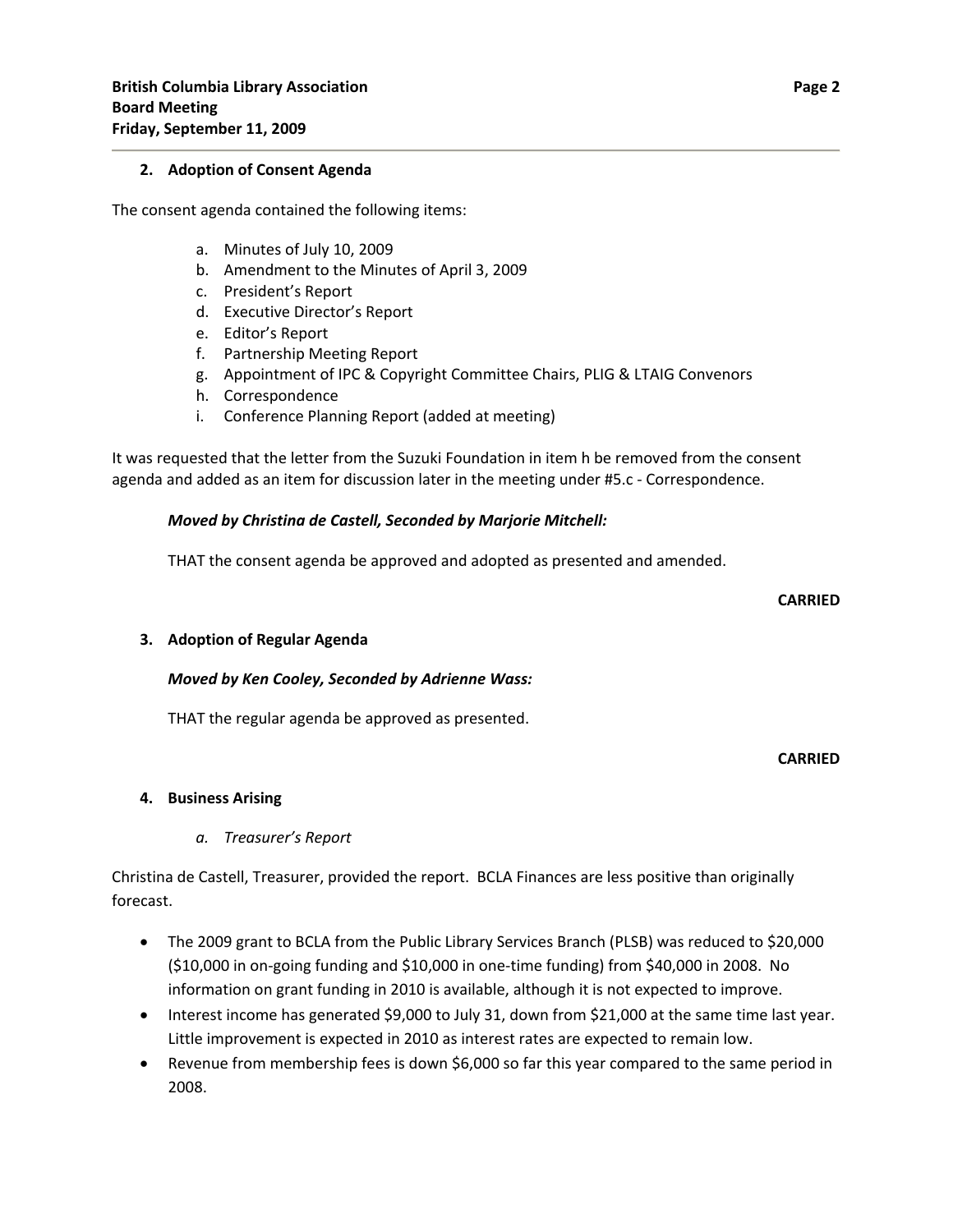- Publication costs are higher than budgeted and advertising revenue has generated less than \$100.
- Committee, executive and liaison budgets are at 89% of this year's budget.
- The President's Program lost \$4,000.
- Profit from the 2009 BCLA Conference is \$40,000, which is higher than originally expected.
- Some money will be received from the Vancouver Foundation, although exact figures are not yet available.
- Revenues from administration of database licensing on behalf of PLSB are forecast to be over \$45,000 for the entire year. This funding will not be available next year in the event that the BC Libraries Cooperative assumes administration of database licensing on behalf of PLSB.
- Unallocated (reserve) funds have a balance of \$130,000, down from \$205,000 at the beginning of the year.

A draft budget will be presented at the November Board meeting, and it will include 2009 projections as well as 2010 forecasts.

BCLA will investigate alternate revenue streams, including generating more revenue from the annual conference as well as reducing expenses.

## *Moved by Lynne Jordon, Seconded by Mari Martin:*

THAT the Treasurer's Report be received as presented.

### **CARRIED**

The following items were discussed in response to the Treasurer's Report:

- Impact of reduced library budgets on conference attendance in Penticton in 2010.
- A letter sent today from the presidents of BCLA, BCLTA and ABCPLD to PLSB on the impacts of cuts in grant funding to those organizations
- Clarification of the overall provincial grant funding to public libraries in 2009, which is 78% of the grant amount in 2008, and which has unequal effects on larger and smaller libraries. Not included in the grant are cuts to specific province‐wide programs, such as AskAway, Books for BC Babies, and the Community Librarian Training Program.
- The positive impact of "long legs" projects on BCLA funding. These are projects not core to BCLA's mission but that provide revenue from administration fees in support of BCLA activities.
- The overall response strategy to cuts in provincial funding.
- Possible effects of provincial funding challenges on academic libraries
- The role of the BC Libraries Cooperative in the library landscape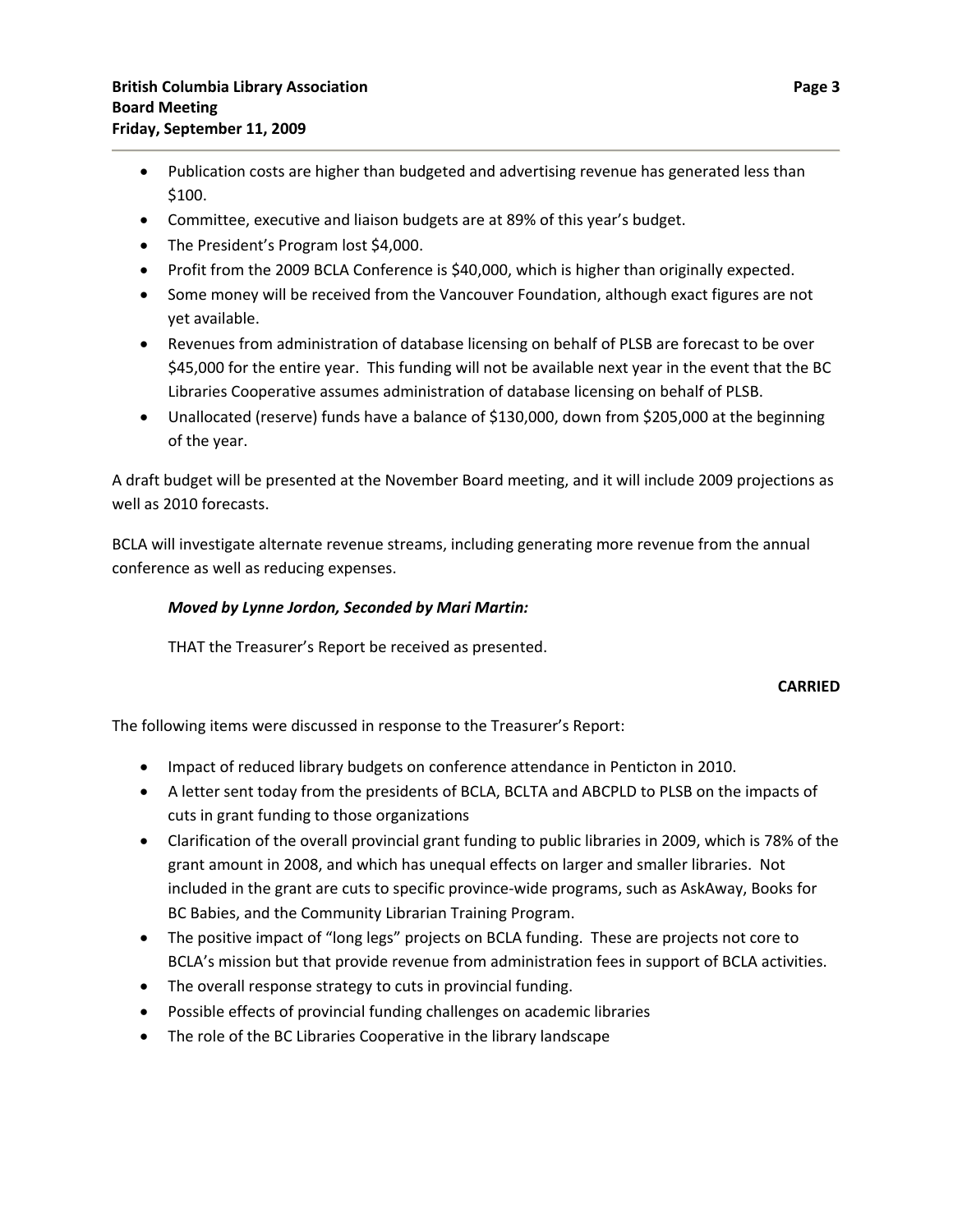### *Moved by Chris Middlemass, Seconded by Christina de Castell:*

THAT Ken Cooley write a letter to Jacqueline van Dyk, Director, Public Library Services Branch , and copied to the BC Libraries Cooperative, requesting a discussion on the structure of the BC Libraries Cooperative and its impact on BCLA.

### **CARRIED**

### *b. Retreat Action Items*

This item relates to action items arising out of the BCLA Board Retreat held in late April at Sun Peaks Resort as well as areas of focus identified for the next 6‐12 months.

### *i. "Long Legs" Projects*

Jim Looney, Rita Avigdor and Allie Douglas are compiling a list of "long legs" projects (estimated between 20 and 30) for members' information. The history of these projects as fundraising mechanisms for BCLA and the benefits for all stakeholders were discussed.

### *ii. BCLA Board Representation*

The role of Academic Librarians in Public Service (ALPS) and Young Adults and Children's Sections (YAACS) on the Board was discussed. One possible scenario includes creation of two new director positions with a broader mandate to represent public and academic librarians. No formal proposal is being made at this time and discussions will continue with the two sections. Both ALPS and YAACS will discuss this topic with their members at upcoming meetings and Alane Wilson will distribute notes taken at the BCLA Board retreat on this topic to help inform the discussions that will take place. The Board also offered to have a member attend each of the section meetings to provide more information and answer any questions.

# *iii. BCLA Advocacy Policy Committee*

Lynne Jordon, Ken Cooley and Deb Thomas will draft a document in advance of the November Board meeting regarding advocacy efforts that BCLA embarks upon and the administrative constraints involved, such as timeframes, connection to the mission statement of BCLA and complexity of the issues involved, including the necessity of seeking legal counsel in complex cases.

In response to concerns expressed, the Board stressed the important role that the Information Policy Committee and Intellectual Freedom Committee holds in BCLA and confirmed that this initiative in no way is intended to limit the advocacy carried out by committees.

Barbara Jo May from the Information Policy Committee and Aili Meutzner from the Intellectual Freedom Committee agreed that clarity around the process of advocacy was important and hoped the Board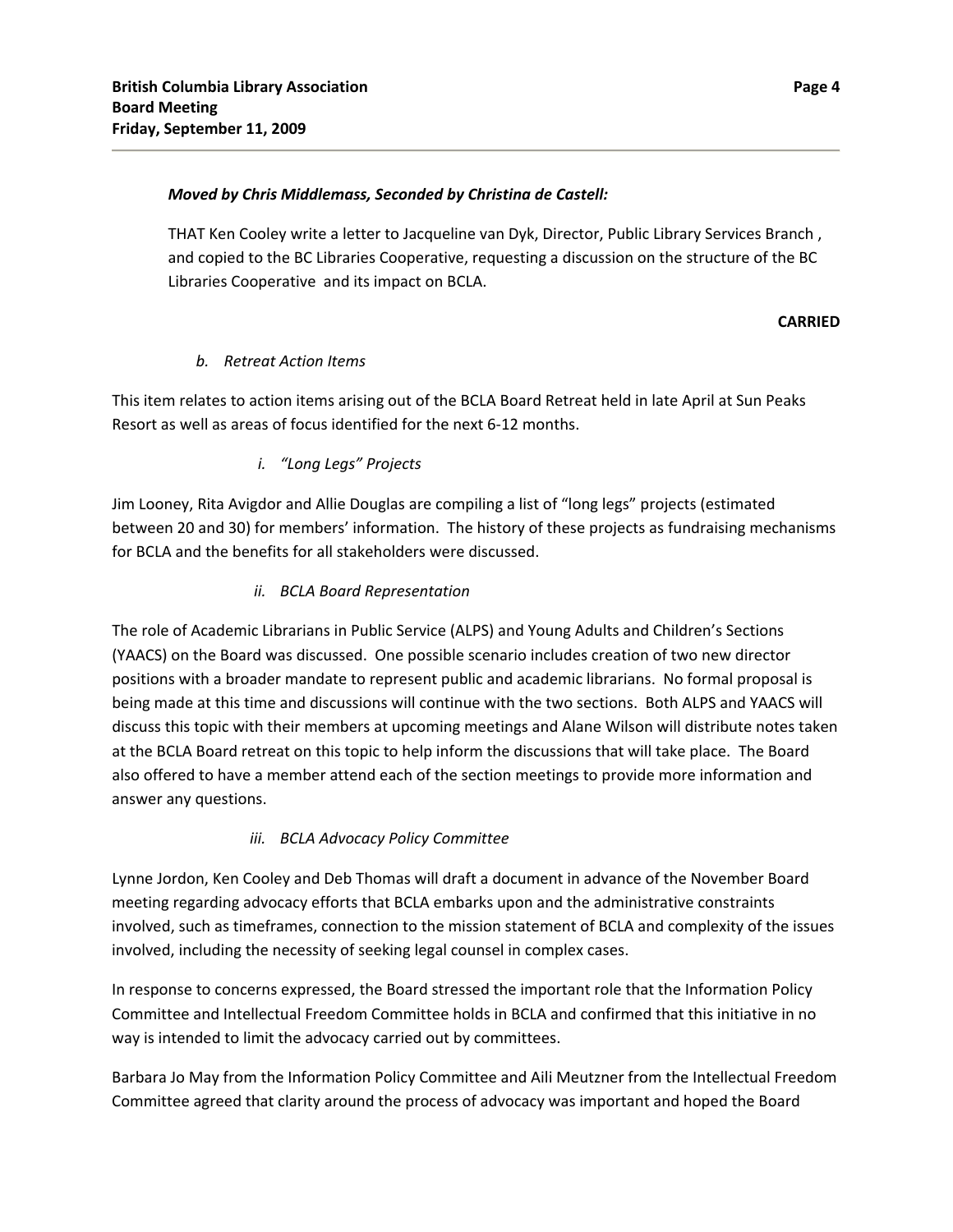would communicate to the committees why this issue is being brought up and what possible advocacy limits are being proposed. They also asked that the committees be able to comment on any policy proposal made.

There was a suggestion that new Board members be trained in how to communicate issues between the sections, committees and interest groups and the Board.

# *iv. Strategic Planning/Advocacy*

Marjorie Mitchell reported that she and Alane Wilson had done little work on strategic planning in light of the provincial library funding issue that occupied so much time this summer. The intention is to carry out a rolling strategic planning process in which a defined set of topics is considered over a three‐year period. In light of the current financial situation, the three-year planning cycle is being postponed and any strategic planning efforts will be focused on short-term action items. There was discussion about the advantages of hiring an outside consultant to direct the planning process.

## **5. New Business**

# *a. Advocacy Campaign*

Board members were asked to consider whether an advocacy campaign on behalf of public and academic libraries was necessary at this time. Specific questions included what sort of a campaign should begin and whether an outside consultant should be hired to carry it out. Alane Wilson reviewed the advocacy carried out in the face of proposed cuts to public library funding this summer, an approach that had the BCLTA speaking on behalf of public libraries and that left the role and position of BCLA unclear. Ken Cooley felt that advocacy on some level would be imperative in the next year.

Examples of some library advocacy reports from Alberta and Illinois were made available. Alane also explained the need to gather quantifiable data on the value of libraries in BC communities. She and Ken will communicate with SLAIS, as well as the library technician programs at Langara College and University of the Fraser Valley asking them to participate in gathering statistics on this topic. Alane will also investigate the costs of hiring an outside organization to carry out a campaign. The website committee (Christina de Castell, Diane Nelles, Adrienne Wass and Sandra Wong) will investigate the development of an online home for BCLA advocacy efforts.

# *b. Media Training*

In light of the library funding advocacy campaign carried out over the summer, Alane noted the paucity of media training that BCLA staff and Board members had received and pointed out the need for further training, particularly in light of a possible refocus on BCLA advocacy efforts. A media handbook from 1986 was woefully outdated; therefore Alane will determine costs of having developed a media handbook, creating a list of media contacts and providing media training for BCLA.